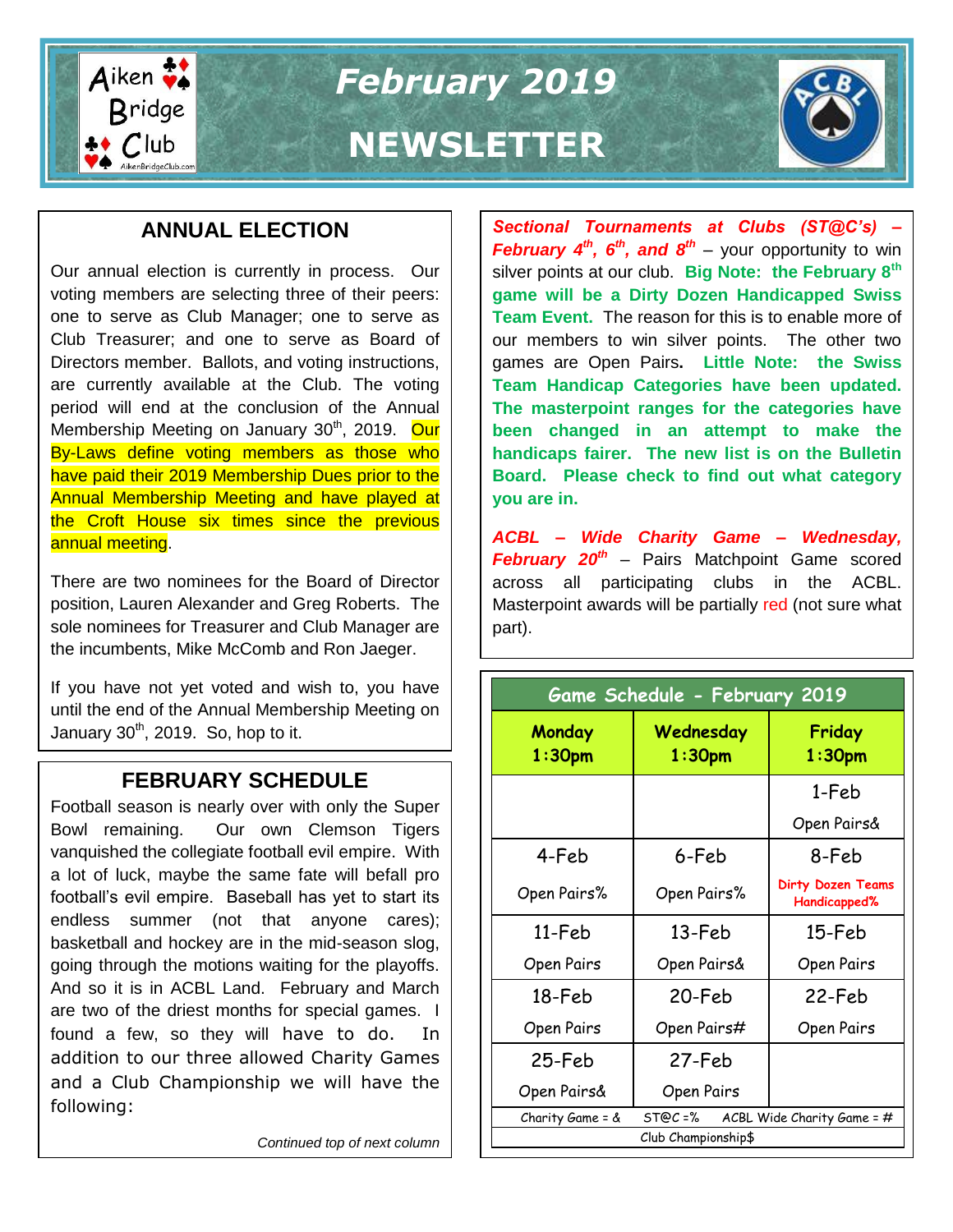## **ANNUAL MEETING REPORT**

Our By-Laws require an Annual Membership Meeting in January of each year. This year it will be held on Wednesday, January 30<sup>th</sup> prior to our usual bridge game. The primary purposes of the meeting are to elect new Board Members and/or Officers and for the current Officers to present to the membership a summation of the "State of the Club." The rest of this article will constitute that summation and is part of the Annual Meeting by reference. The first part of the summation is the Treasurer's Report by Mike explaining the current financial condition of our Club. The second part is your Manager's ramblings about whatever pops into his head.

Thus, the Annual meeting will consist of questions and/or comments from our members and answers from your current Treasurer and Manager, followed by pacifier collection. Immediately after the meeting, the results of the election will be announced.

## **TREASURER'S REPORT**

The Club's assets as of 12/31/18 were \$37,916.33. This included \$1484 in our checking account, \$21,219 in our money market account, and \$15,211 in four separate 15 month Certificates of Deposit that are laddered to provide liquidity should we need funds and to take advantage of increasing interest rates. All funds are held at Security Federal Bank, as they have been for many years.

Despite our efforts to spend what we take in, it appears our assets increased by a little over \$1800 during 2018. We took in just a little shy of \$20,000 in game fees, and slightly under \$1800 in dues.

Our expenses totaled \$26,292.05, with the big items being Food (17%), ACBL Fees (23%), Parties (12%), and the Tournament (17%). A more detailed list of expenses is available electronically to the membership from Ron or me, and I will have copies at the annual meeting on January  $30<sup>th</sup>$ .

The Club made about \$385 on our Sectional Tournament in 2018, but the cost of renting the Week's Center is increasing. If participation and other expenses remain the same, we will be lucky to breakeven in 2019.

Membership numbers are roughly as follows:

2013: 106

- 2014: 106
- 2015: 116
- 2016: 111
- 2017: 127
- 2018: 113

2019: 108 as of 01/07/19, with another 5-10 likely to pay dues in the coming months

As you can see, our membership has remained fairly steady, despite our aging demographic. I feel it is significant that a sizable number of people from the Columbia and Augusta areas regularly make the trip to play at our Club. I attribute this to the friendly atmosphere and low game fees we offer. Ron's goal to make us the "friendliest bridge club on the planet" may not be totally achieved, but the comments we hear from many

*Continued on next page*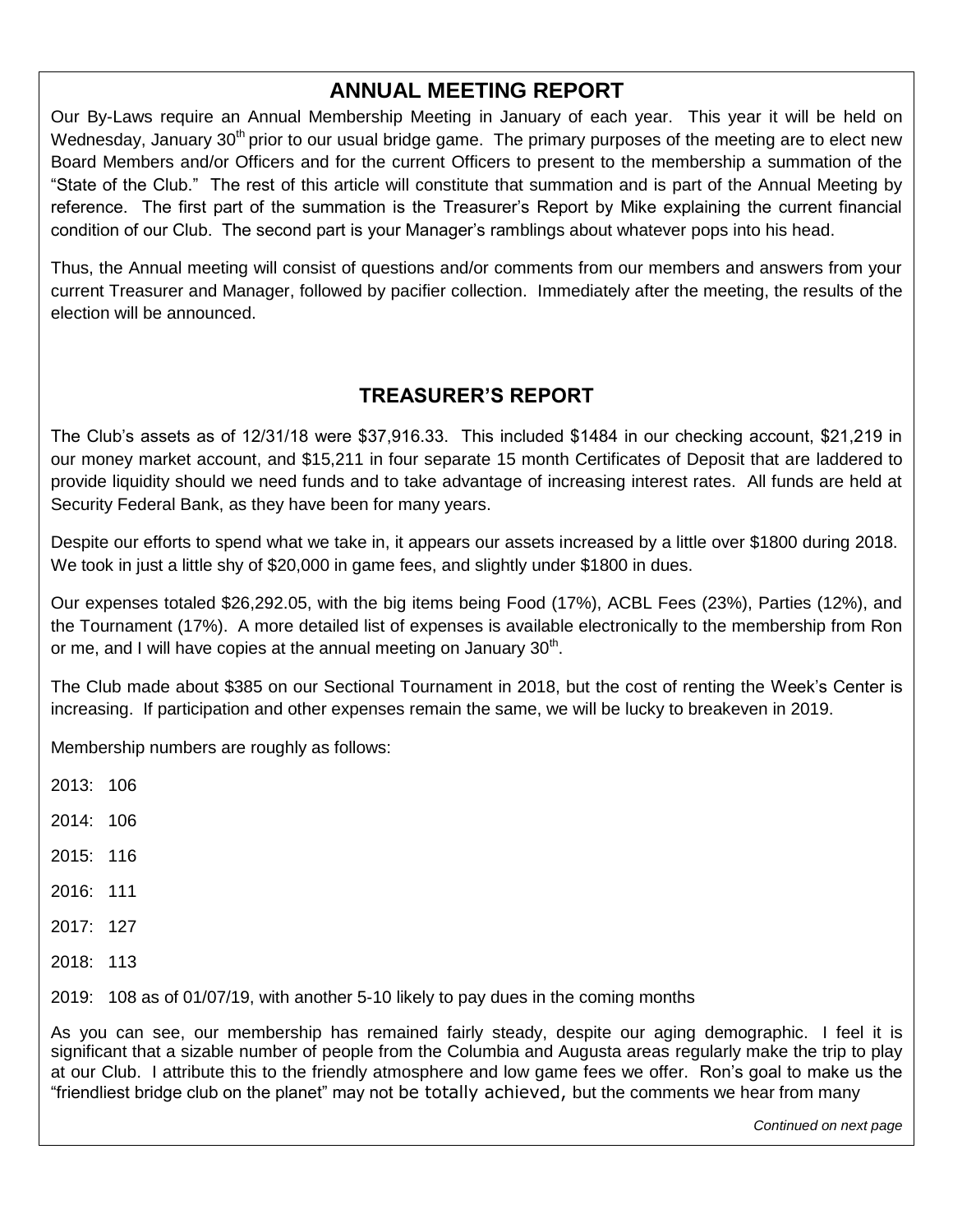members indicate we are all making our club a nice place to play bridge. We all, but especially Ron, need to take time to recognize what we have achieved in this regard.

I will be at the annual meeting, and look forward to trying to answer any questions or concerns you may have regarding our finances, and I look forward to continuing to serve the club in the future.

## **MANAGER'S REPORT**

As many of you know, this was supposed to be my last article in my last newsletter. I had planned to discuss the achievements and failures during my three year tenure as your Club Manager. Well, it didn't quite work out that way. As Marilou, my wife, often points out, "you plan, God laughs". Regardless, I am doing this report as if I am out of here.

### **TABLE COUNT**

After being elected, I set a personal objective of increasing table count by 300 during my three year tenure. I felt that by making the club friendlier we would get increased attendance. The first two years were promising with an increase of 188 tables. The last year, not so good, a disappointing increase of only 35 tables.

However, the real question is if this is good, bad, or indifferent. In an attempt to answer that question, I put together an analysis of table count comparables. The following chart compares the year to year percent increase/decrease in table count for all ACBL clubs, for our Unit 160 (South Carolina) and for clubs in our vicinity (70 miles or less).

|                   | 2016    | 2017    | 2018    | Three   |
|-------------------|---------|---------|---------|---------|
|                   | Over    | Over    | Over    | Year    |
|                   | 2015    | 2016    | 2017    | Period  |
| <b>Total ACBL</b> | $-0.8%$ | $-0.3%$ | 0.2%    | $-0.9%$ |
| <b>Unit 160</b>   | $-1.5%$ | $-3.0%$ | 1.1%    | $-3.4%$ |
| Vicinity          | $-2.2%$ | $-3.0%$ | $-3.5%$ | $-8.4%$ |
| Us                | 6.7%    | 7.0%    | 2.3%    | 16.8%   |

As you can see, our numbers are quite a bit better than the comparables. So, I guess we are doing pretty well, and maybe I can be a little less disappointed.

#### **SECTIONAL TOURNAMENT**

**Falling Down Bridge** This has been a wild ride. First year table count was down a tad, second year up 8% and third year a total mess, table count down a whopping 20%. The only good news here is that we managed to make a profit each year. This tournament is held to enable our members to earn Silver Points locally, so, as long as we don't lose money we are OK with the financial results.